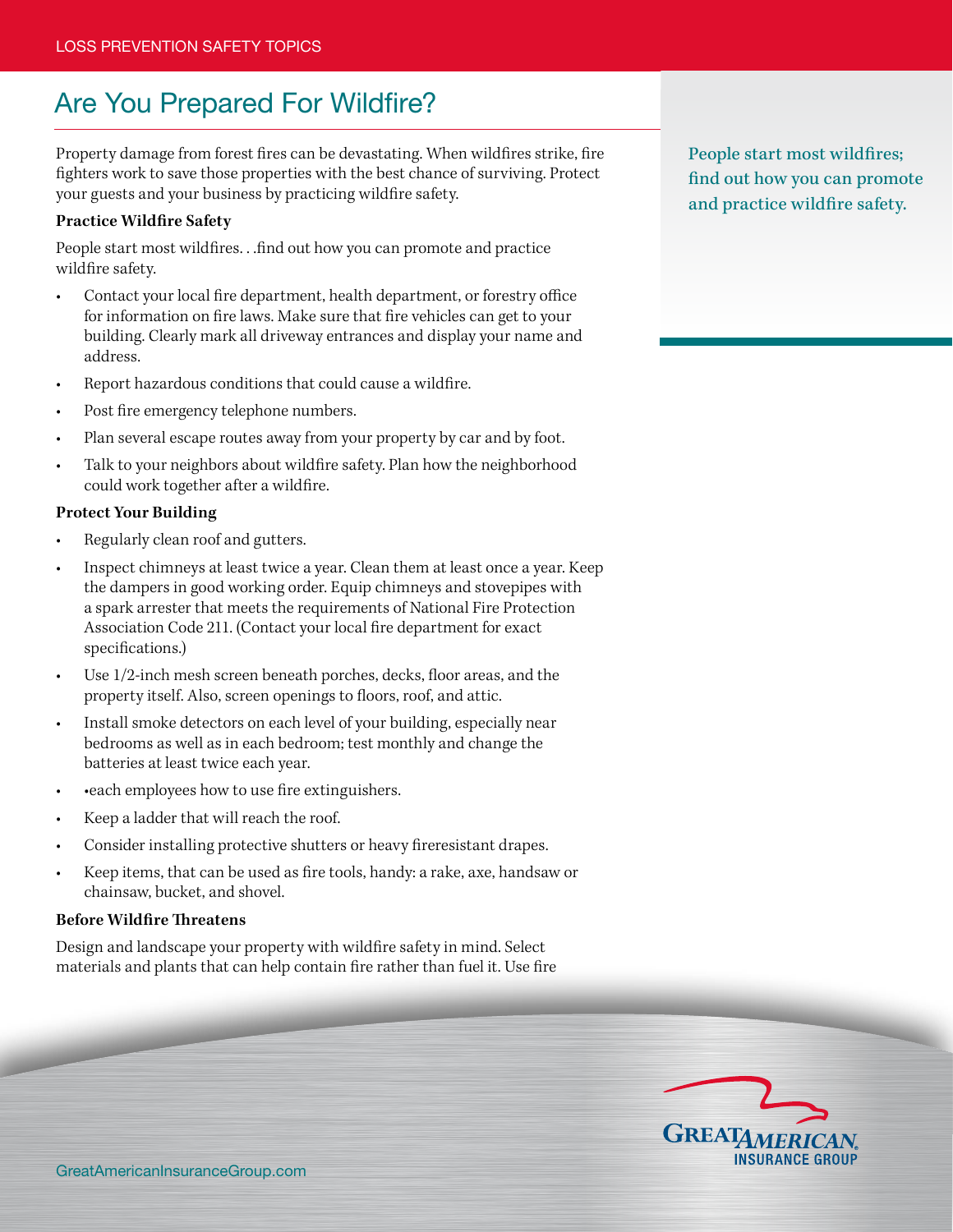resistant or non-combustible materials on the roof and exterior structure of the dwelling. Treat wood and other combustible materials used to construct roofs, siding, decks, trim and out buildings with UL-approved, fire-retardant chemicals. Plant fire-resistant shrubs and trees. For example, hardwood trees are less flammable than pine, evergreen, eucalyptus or fir trees.

# **Create a 30–100 Foot Safety Zone Around You Building**

Within this area, you can take steps to reduce potential exposure to flames and radiant heat. Buildings surrounded by pine forests need a minimum safety zone of 100 feet. If your building sits on a steep slope, standard protective measures may not suffice. Contact your local fire department or forestry office for additional information.

- Rake leaves, dead limbs, and twigs. Clear all flammable vegetation.
- Remove leaves and rubbish from under structures and dispose of them properly.
- Thin a 15-foot space between tree crowns, and remove limbs within 15 feet of the ground.
- Remove dead branches that extend over the roof.
- Prune tree branches and shrubs within 15 feet of a stovepipe or chimney outlet.
- Ask the power company to clear branches from powerlines.
- Remove vines from the walls of the building.
- Mow grass regularly.
- Clear a 10-foot area around propane tanks and the barbecue. Place a screen over the grill—use nonflammable material with mesh no coarser than onequarter inch.
- Regularly dispose of newspapers and rubbish at an approved site. Follow local burning regulations.
- Place stove, fireplace, and grill ashes in a metal bucket, soak in water for two days, then bury the cold ashes in mineral soil.
- Store gasoline, oily rags, and other flammable materials in approved safety cans. Place cans in a safe location away from the base of buildings.
- Stack firewood at least 100 feet away and uphill from your building. Clear combustible material within 20 feet. Use only UL-approved woodburning devices.

## **Plan Your Water Needs**

- Identify and maintain an adequate outside water source such as a small pond, cistern, well, swimming pool, or hydrant.
- Have a garden hose that is long enough to reach any area of the building and other structures on the property.
- Install freeze-proof exterior water outlets on at least two sides of the building and near other structures on the property. Install additional outlets at least 50 feet from the building.
- Consider obtaining a portable gasoline-powered pump in case electrical power is cut off.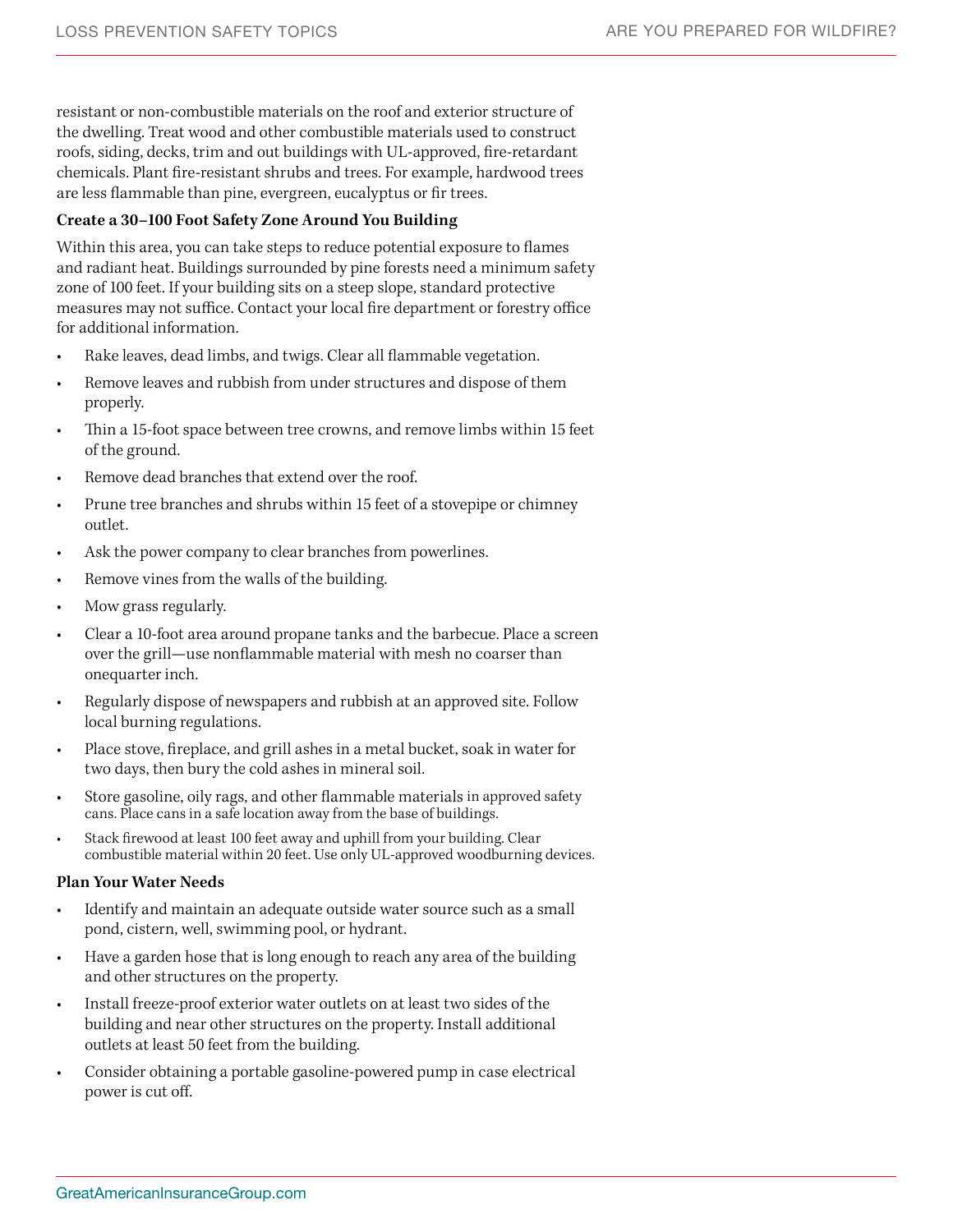# **When Wildfire Threatens**

If you are warned that a wildfire is threatening your area, listen to your radio for reports and evacuation information. Follow the instructions of local officials and keep your guests informed. You should also warn guests of the threat and alert them to the possibility of evacuation.

- 1. If advised to evacuate, do so immediately
	- You and your guests should wear protective clothing—sturdy shoes, cotton or woolen clothing, long pants, a long-sleeved shirt, gloves, and a handkerchief to protect your face.
	- Lock your building.
	- If authorities advise a specific evacuation route you and your guests should follow it. If no route is suggested choose an evacuation route away from fire hazards and advise your guests of the escape route to take. Remember they may be unfamiliar with the area. Watch for changes in the speed and direction of fire and smoke.
- 2. If you're sure you have time, take steps to protect your building
- 3. Inside:
	- Close windows, vents, doors, venetian blinds or noncombustible window coverings, and heavy drapes.
	- Remove lightweight curtains.
	- Shut off gas at the meter. Turn off pilot lights.
	- Open fireplace damper. Close fireplace screens.
	- Move flammable furniture into the center of the building away from windows and sliding-glass doors.
	- Turn on a light in each room to maximize visibility of the sturcture in heavy smoke.
- 4. Outside:
	- Seal attic and ground vents with pre-cut plywood or commercial seals.
	- Turn off propane tanks.
	- Place combustible patio furniture inside.
	- Connect the garden hose to outside taps.
	- Set up the portable gasoline-powered pump.
	- Place lawn sprinklers on the roof and near above-ground fuel tanks. Wet the roof.
	- Wet or remove shrubs within 15 feet of the building.
	- Gather fire tools.